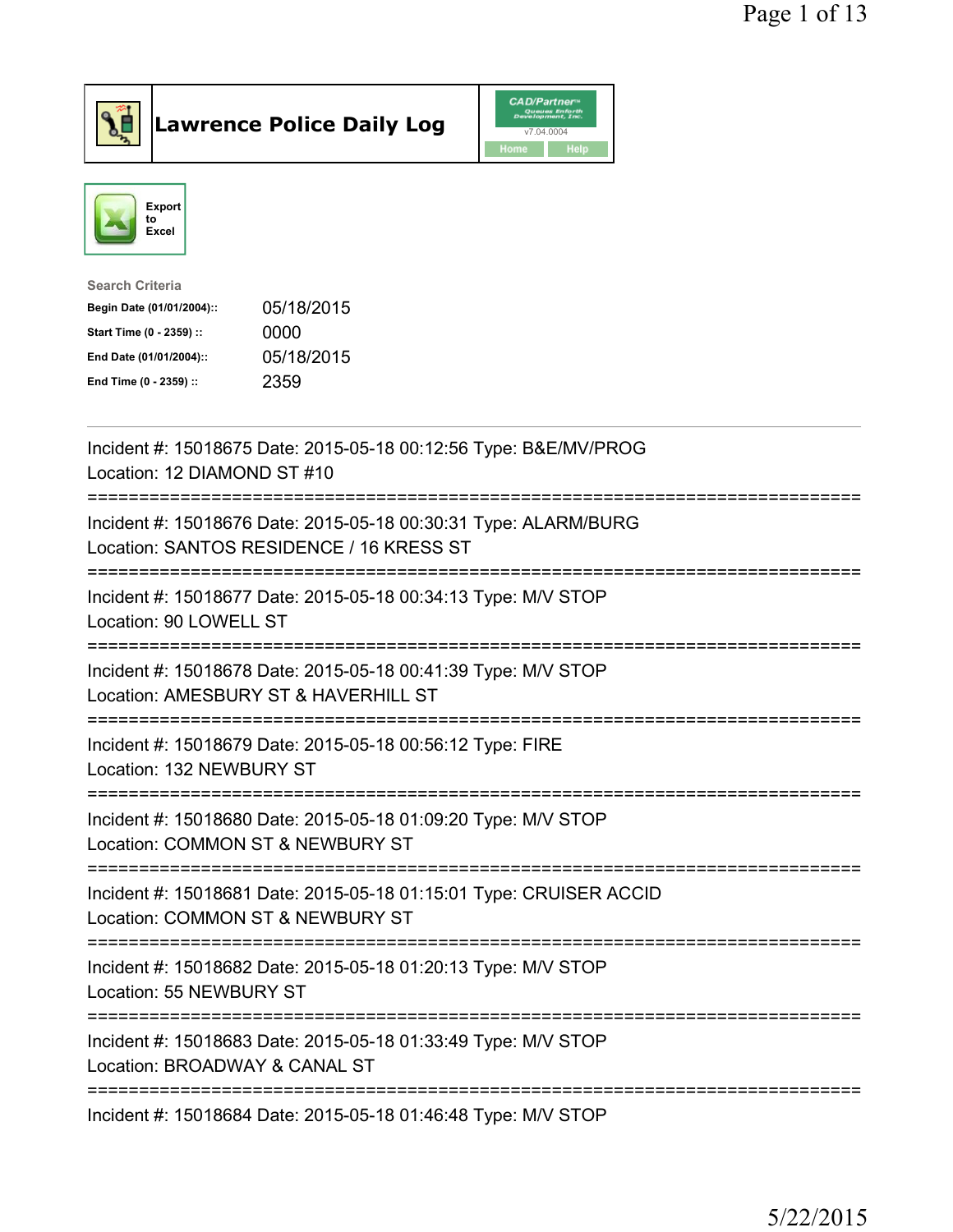Location: HAVERHILL ST & IRENE ST =========================================================================== Incident #: 15018685 Date: 2015-05-18 01:49:02 Type: EXTRA SURVEIL Location: HAMILS LIQUORS / 682 HAVERHILL ST =========================================================================== Incident #: 15018686 Date: 2015-05-18 01:52:07 Type: DISTURBANCE Location: 158 FARNHAM ST =========================================================================== Incident #: 15018687 Date: 2015-05-18 01:59:48 Type: ALARMS Location: SMITH AND NEPHEW / 100 GLENN ST =========================================================================== Incident #: 15018688 Date: 2015-05-18 02:01:11 Type: M/V STOP Location: BROADWAY & HAVERHILL ST =========================================================================== Incident #: 15018689 Date: 2015-05-18 02:06:11 Type: A&B PROG Location: 117 NEWBURY ST =========================================================================== Incident #: 15018690 Date: 2015-05-18 02:06:25 Type: NOISE ORD Location: 5 HAVERHILL ST =========================================================================== Incident #: 15018691 Date: 2015-05-18 02:06:41 Type: B&E/PROG Location: 119 WILLOW ST FL 3 =========================================================================== Incident #: 15018692 Date: 2015-05-18 02:31:41 Type: M/V STOP Location: BROADWAY & ESSEX ST =========================================================================== Incident #: 15018693 Date: 2015-05-18 02:48:50 Type: M/V STOP Location: 700 ESSEX ST =========================================================================== Incident #: 15018694 Date: 2015-05-18 02:50:44 Type: M/V STOP Location: 700 ESSEX ST =========================================================================== Incident #: 15018695 Date: 2015-05-18 03:10:31 Type: NOISE ORD Location: 117 WILLOW ST FL 1 =========================================================================== Incident #: 15018696 Date: 2015-05-18 03:35:25 Type: DISORDERLY Location: 300 PARK ST =========================================================================== Incident #: 15018697 Date: 2015-05-18 03:37:40 Type: ASSSIT AMBULANC Location: 49 BRADFORD ST #2 =========================================================================== Incident #: 15018698 Date: 2015-05-18 04:40:29 Type: SUS PERS/MV Location: MORAN CT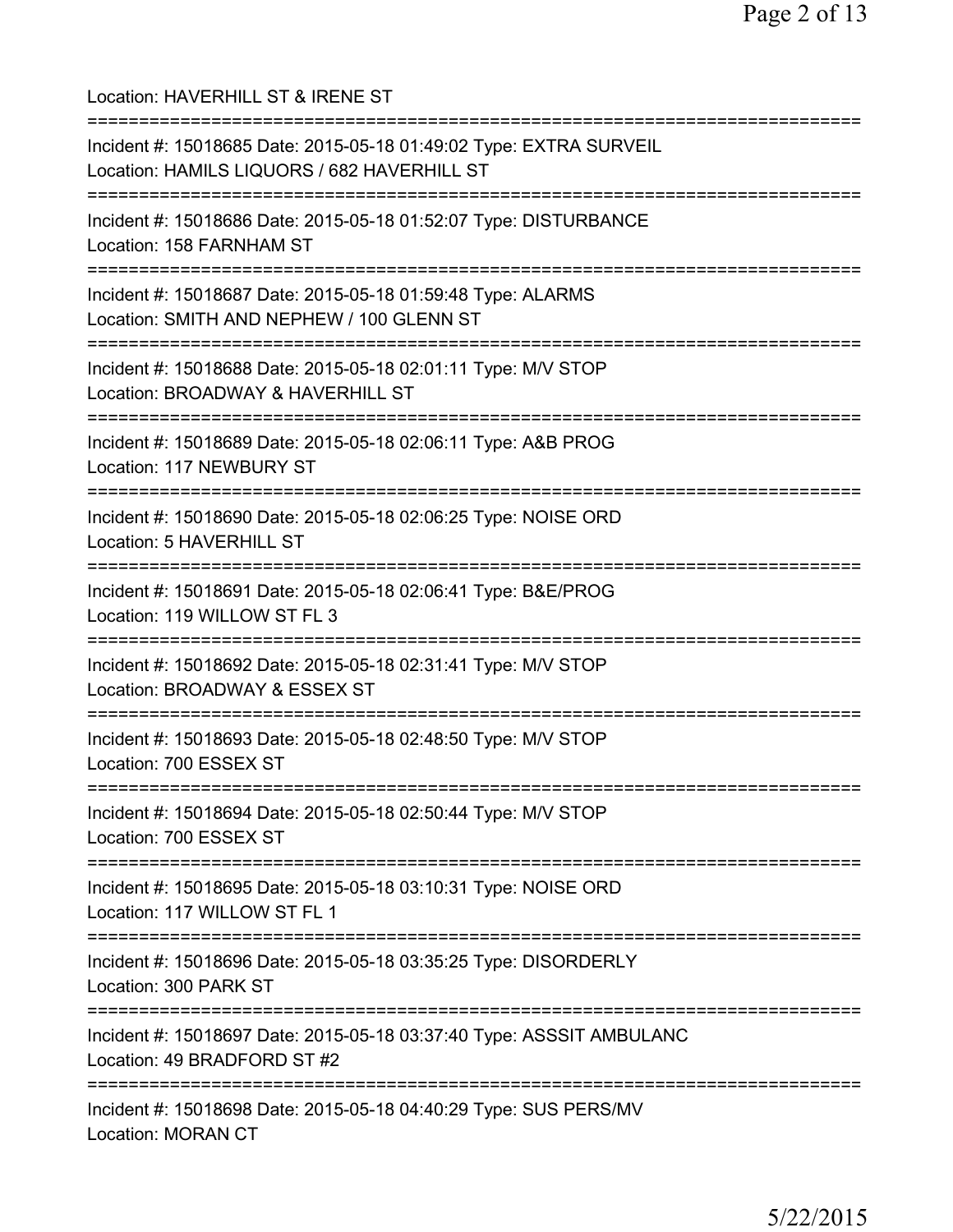| Incident #: 15018699 Date: 2015-05-18 04:44:05 Type: ALARMS<br>Location: BANK OF AMERICA / 67 WINTHROP AV                                            |
|------------------------------------------------------------------------------------------------------------------------------------------------------|
| Incident #: 15018700 Date: 2015-05-18 04:49:41 Type: ALARMS<br>Location: SOUTH LAWRENCE EAST SCHOOL / 165 CRAWFORD ST<br>=========================== |
| Incident #: 15018701 Date: 2015-05-18 05:07:16 Type: SUS PERS/MV<br>Location: 28 STORROW ST                                                          |
| Incident #: 15018702 Date: 2015-05-18 05:08:24 Type: SUS PERS/MV<br>Location: 99 HAMPSHIRE ST                                                        |
| Incident #: 15018703 Date: 2015-05-18 05:27:19 Type: HIT & RUN M/V<br>Location: 333 HOWARD ST                                                        |
| Incident #: 15018704 Date: 2015-05-18 06:09:54 Type: M/V STOP<br>Location: PLEASANT ST & WOODLAND ST                                                 |
| Incident #: 15018705 Date: 2015-05-18 06:18:34 Type: TOW OF M/V<br>Location: HENNESSEY SCHOOL / 122 HANCOCK ST                                       |
| Incident #: 15018706 Date: 2015-05-18 06:19:28 Type: TRAINING<br>Location: MERRIMACK ST & S UNION ST                                                 |
| Incident #: 15018707 Date: 2015-05-18 06:23:02 Type: DISORDERLY<br>Location: ANDOVER ST & S BROADWAY                                                 |
| Incident #: 15018708 Date: 2015-05-18 07:06:53 Type: PARK & WALK<br>Location: 205 BROADWAY                                                           |
| Incident #: 15018709 Date: 2015-05-18 07:13:58 Type: M/V STOP<br>Location: 14 WINTROP                                                                |
| Incident #: 15018710 Date: 2015-05-18 07:14:55 Type: CK WELL BEING<br>Location: 331 SALEM ST #B                                                      |
| Incident #: 15018712 Date: 2015-05-18 07:16:45 Type: MAL DAMAGE<br>Location: 565 BROADWAY                                                            |
| Incident #: 15018711 Date: 2015-05-18 07:17:15 Type: ALARMS<br>Location: GRACE EPISCOPAL CHURCH / 198 GARDEN ST                                      |
|                                                                                                                                                      |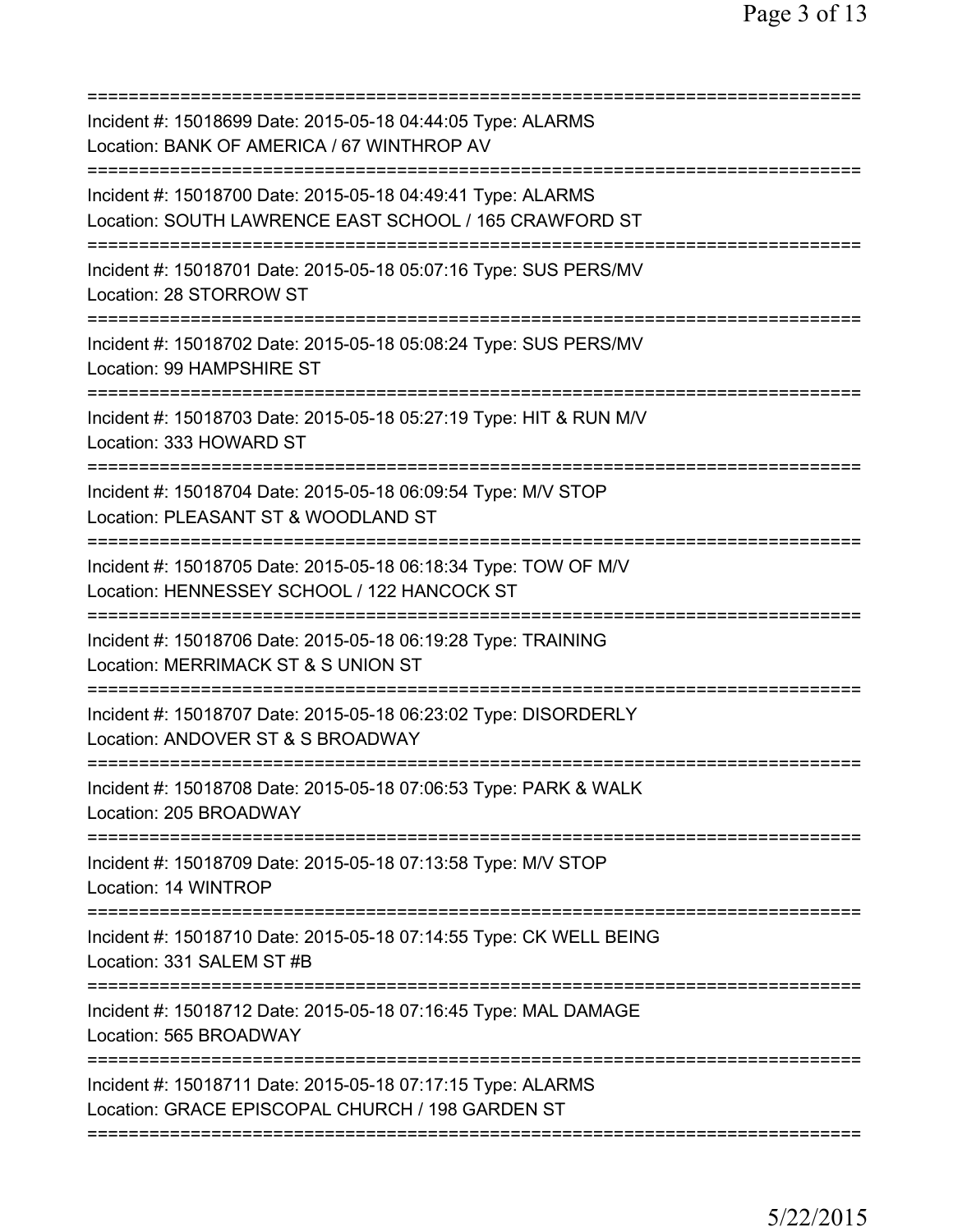| Incident #: 15018713 Date: 2015-05-18 07:23:22 Type: ALARMS<br>Location: 3 CAMPO SECO ST                                                                   |
|------------------------------------------------------------------------------------------------------------------------------------------------------------|
| Incident #: 15018714 Date: 2015-05-18 07:32:31 Type: CLOSE STREET<br>Location: BLANCHARD ST & FARNHAM ST                                                   |
| Incident #: 15018716 Date: 2015-05-18 07:32:36 Type: MAL DAMAGE<br>Location: 57 ABBOTT ST                                                                  |
| Incident #: 15018715 Date: 2015-05-18 07:35:12 Type: CLOSE STREET<br>Location: BROOK ST & UNION ST                                                         |
| Incident #: 15018717 Date: 2015-05-18 08:04:12 Type: SPECIAL CHECK<br>Location: BANK OF AMERICA / 67 WINTHROP AV                                           |
| Incident #: 15018718 Date: 2015-05-18 08:06:50 Type: ALARMS<br>Location: 3 EASTSIDE ST                                                                     |
| Incident #: 15018719 Date: 2015-05-18 08:10:55 Type: STOL/MV/PAS<br>Location: 64 BELMONT ST<br>;==================================                         |
| Incident #: 15018720 Date: 2015-05-18 08:23:50 Type: M/V STOP<br>Location: S UNION ST & WINTHROP AV                                                        |
| Incident #: 15018721 Date: 2015-05-18 08:31:15 Type: RECOV/STOL/MV<br>Location: 439 HAVERHILL ST                                                           |
| Incident #: 15018722 Date: 2015-05-18 08:35:43 Type: M/V STOP<br>Location: ANDOVER ST & PARKER ST                                                          |
| Incident #: 15018723 Date: 2015-05-18 08:36:04 Type: ALARMS<br>Location: 35 ROLLINS ST                                                                     |
| =============================<br>Incident #: 15018724 Date: 2015-05-18 08:44:49 Type: INVESTIGATION<br>Location: LAWRENCE POLICE DEPARTMENT / 90 LOWELL ST |
| Incident #: 15018725 Date: 2015-05-18 08:45:15 Type: INVESTIGATION<br>Location: LAWRENCE POLICE DEPARTMENT / 90 LOWELL ST                                  |
| Incident #: 15018726 Date: 2015-05-18 08:49:53 Type: GENERAL SERV<br>Location: 24 HILLTOP AV                                                               |
| Incident #: 15018727 Date: 2015-05-18 09:12:06 Type: B&E/PAST                                                                                              |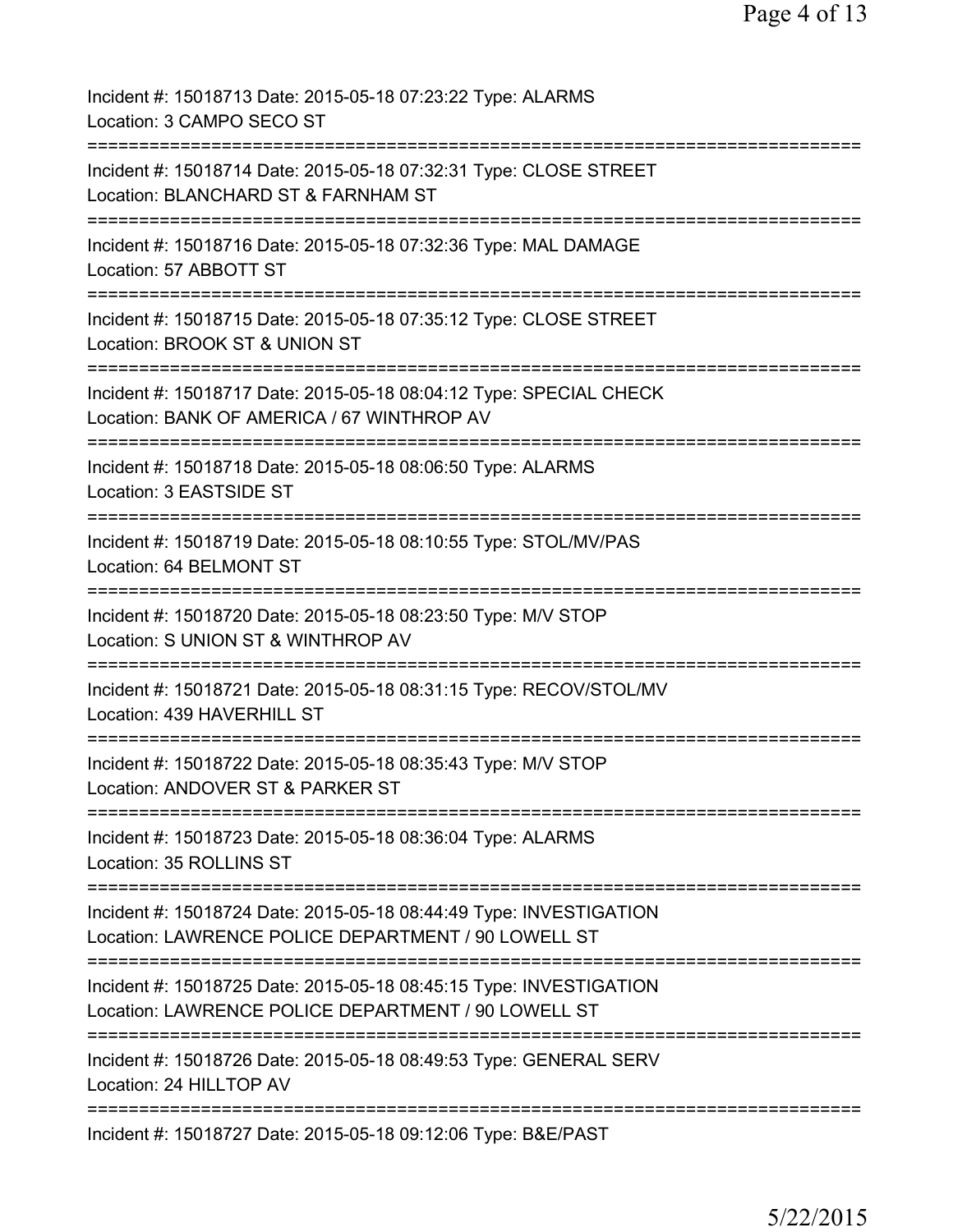Location: MULTISERVICE / 308 JACKSON ST =========================================================================== Incident #: 15018728 Date: 2015-05-18 09:27:04 Type: MISSING PERS Location: 157 ARLINGTON ST #2E FL 2 =========================================================================== Incident #: 15018729 Date: 2015-05-18 09:36:47 Type: ALARM/HOLD Location: LA FRUITERIA / 75 MANCHESTER ST =========================================================================== Incident #: 15018730 Date: 2015-05-18 09:37:29 Type: A&B PAST Location: GUILMETTE SCHOOL / 80 BODWELL ST =========================================================================== Incident #: 15018731 Date: 2015-05-18 09:38:28 Type: INVESTIGATION Location: GUILMETTE SCHOOL / 80 BODWELL ST =========================================================================== Incident #: 15018732 Date: 2015-05-18 09:39:30 Type: LOST PROPERTY Location: 248 BROADWAY #30 =========================================================================== Incident #: 15018733 Date: 2015-05-18 09:56:22 Type: AUTO ACC/PI Location: BUTLER ST & MILTON ST =========================================================================== Incident #: 15018734 Date: 2015-05-18 10:09:23 Type: M/V STOP Location: HIGH ST & PLATT ST =========================================================================== Incident #: 15018735 Date: 2015-05-18 10:16:02 Type: HIT & RUN M/V Location: HAVERHILL ST & LAWRENCE ST =========================================================================== Incident #: 15018736 Date: 2015-05-18 10:21:08 Type: MAL DAMAGE Location: 33 BELLEVUE ST =========================================================================== Incident #: 15018737 Date: 2015-05-18 10:22:32 Type: INVESTIGATION Location: 107 GARDEN ST =========================================================================== Incident #: 15018738 Date: 2015-05-18 10:27:21 Type: ALARM/BURG Location: ST ANNS HOME / 595 HAVERHILL ST =========================================================================== Incident #: 15018739 Date: 2015-05-18 10:34:35 Type: INVESTIGATION Location: 112 MARSTON ST #111 =========================================================================== Incident #: 15018740 Date: 2015-05-18 10:35:53 Type: TEST QED Location: 19 N BOYLSTON ST =========================================================================== Incident #: 15018742 Date: 2015-05-18 10:35:53 Type: SHOPLIFTING Location: MARKET BASKET / 700 ESSEX ST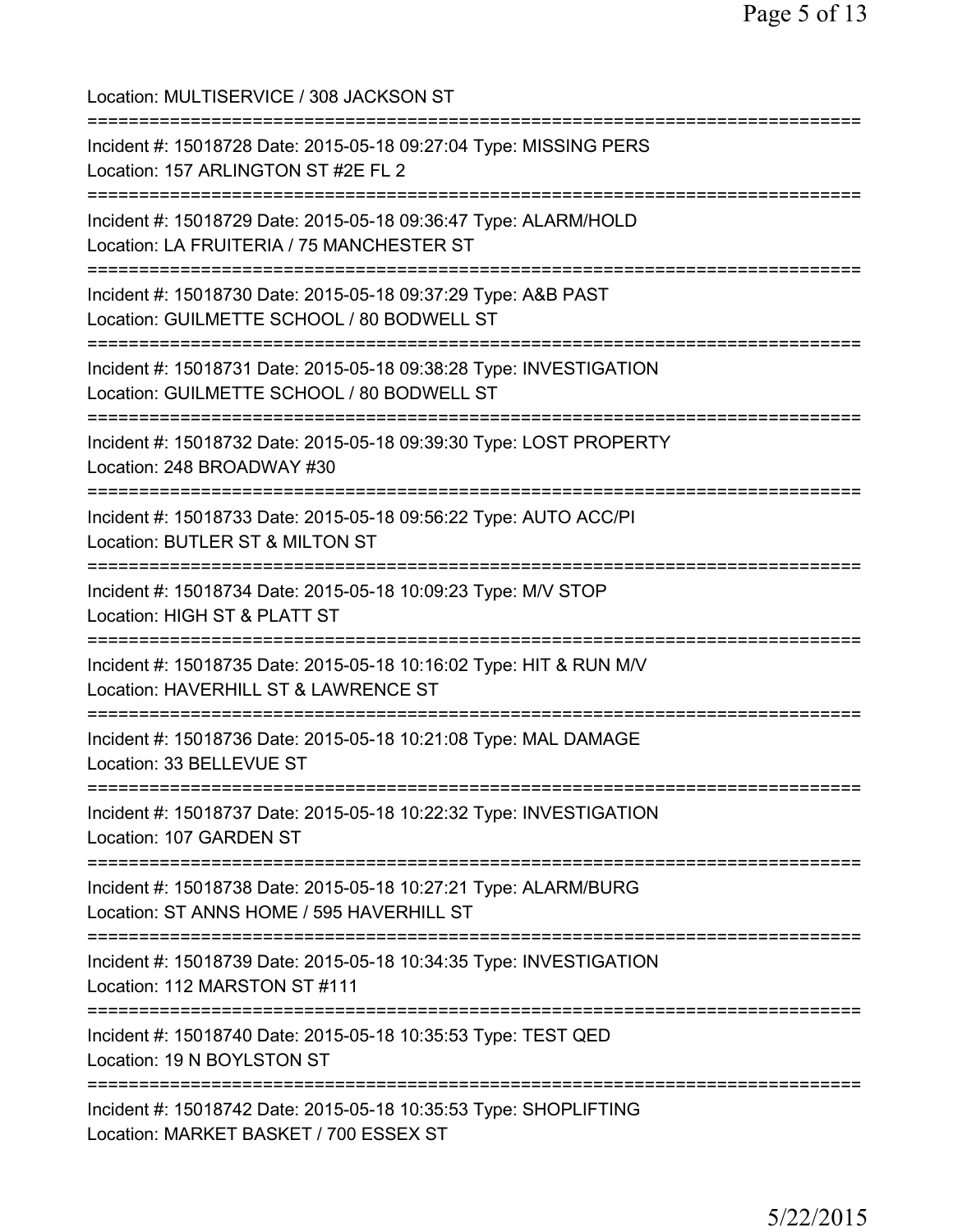| Incident #: 15018741 Date: 2015-05-18 10:36:05 Type: INVEST CONT<br>Location: 248 BROADWAY<br>===================<br>================ |
|---------------------------------------------------------------------------------------------------------------------------------------|
| Incident #: 15018743 Date: 2015-05-18 10:38:58 Type: PARK & WALK<br>Location: BRADFORD ST & BROADWAY                                  |
| Incident #: 15018744 Date: 2015-05-18 10:44:44 Type: B&E FOLLOW UP<br>Location: 95 BEACON AV                                          |
| Incident #: 15018745 Date: 2015-05-18 10:46:43 Type: INVESTIGATION<br>Location: 50 ISLAND ST                                          |
| Incident #: 15018746 Date: 2015-05-18 10:47:43 Type: INVESTIGATION<br>Location: 31 DURHAM ST                                          |
| Incident #: 15018747 Date: 2015-05-18 10:52:06 Type: B&E FOLLOW UP<br>Location: 66 BOWDOIN ST                                         |
| Incident #: 15018748 Date: 2015-05-18 10:58:31 Type: SPECIAL CHECK<br>Location: 251 S BROADWAY                                        |
| Incident #: 15018749 Date: 2015-05-18 10:58:48 Type: AMBULANCE ASSSI<br>Location: 12 METHUEN ST FL 2<br>------------                  |
| Incident #: 15018750 Date: 2015-05-18 11:04:23 Type: SPECIAL CHECK<br>Location: 33 KENNETH ST                                         |
| Incident #: 15018751 Date: 2015-05-18 11:12:50 Type: AUTO ACC/NO PI<br>Location: 95 NEWTON ST                                         |
| Incident #: 15018752 Date: 2015-05-18 11:14:46 Type: TOW OF M/V<br>Location: 389 HAMPSHIRE ST                                         |
| Incident #: 15018753 Date: 2015-05-18 11:16:05 Type: B&E FOLLOW UP<br>Location: 48 COOLIDGE ST                                        |
| Incident #: 15018754 Date: 2015-05-18 11:33:29 Type: INVEST CONT<br>Location: 24 DEWEY ST                                             |
| Incident #: 15018755 Date: 2015-05-18 11:34:21 Type: ALARM/BURG<br>Location: 2 APPLETON ST                                            |
|                                                                                                                                       |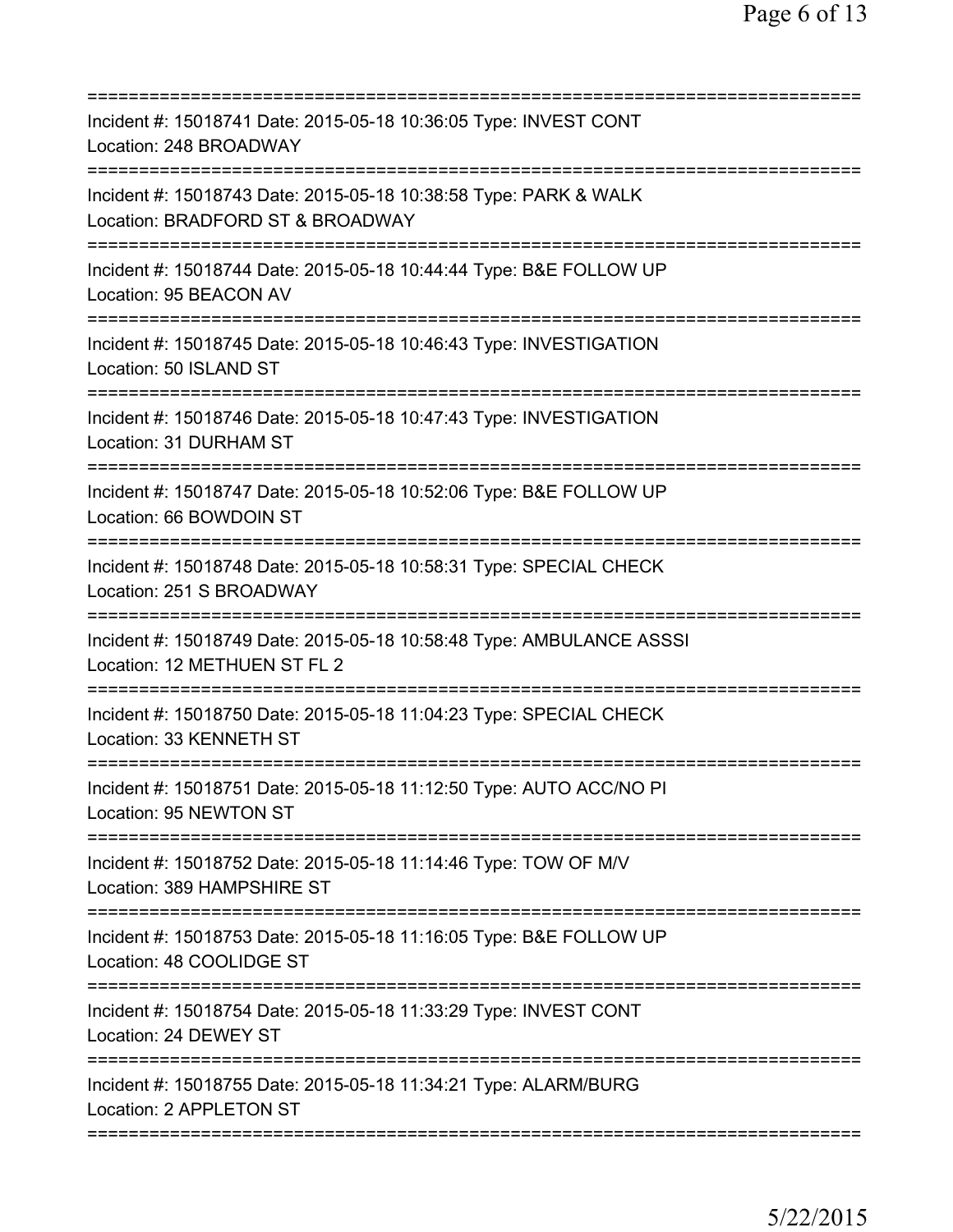| Incident #: 15018756 Date: 2015-05-18 11:50:44 Type: TOW OF M/V<br>Location: APPLETON ST & ESSEX ST                               |
|-----------------------------------------------------------------------------------------------------------------------------------|
| Incident #: 15018757 Date: 2015-05-18 12:08:17 Type: INVEST CONT<br>Location: 151 BENNINGTON ST                                   |
| Incident #: 15018758 Date: 2015-05-18 12:21:00 Type: RECOV/STOL/MV<br>Location: 130 BAILEY ST                                     |
| Incident #: 15018759 Date: 2015-05-18 12:53:51 Type: M/V STOP<br>Location: 231YK8 / 353 ELM ST                                    |
| Incident #: 15018760 Date: 2015-05-18 12:55:54 Type: M/V STOP<br>Location: 93ME52 / CANAL ST & MARSTON ST                         |
| Incident #: 15018761 Date: 2015-05-18 13:03:21 Type: DRUG VIO<br>Location: FERN ST & SARATOGA ST<br>=========                     |
| Incident #: 15018762 Date: 2015-05-18 13:16:16 Type: ALARM/HOLD<br>Location: 55 ALLSTON ST                                        |
| Incident #: 15018764 Date: 2015-05-18 13:30:01 Type: FIRE<br>Location: 441 MARKET ST<br>;===================================      |
| Incident #: 15018763 Date: 2015-05-18 13:31:06 Type: RECOV/STOL/MV<br>Location: 202 WALNUT ST<br>================================ |
| Incident #: 15018765 Date: 2015-05-18 13:34:01 Type: MISSING PERS<br>Location: LEONARD SCHOOL / 60 ALLEN ST                       |
| Incident #: 15018766 Date: 2015-05-18 13:35:01 Type: AUTO ACC/UNK PI<br>Location: 100 BERKELEY ST                                 |
| Incident #: 15018767 Date: 2015-05-18 13:37:32 Type: SUS PERS/MV<br>Location: 86 SUMMER ST #APT 3                                 |
| =============<br>Incident #: 15018768 Date: 2015-05-18 13:43:37 Type: THREATS<br>Location: 335 SALEM ST                           |
| Incident #: 15018769 Date: 2015-05-18 13:57:59 Type: AUTO ACC/UNK PI<br>Location: 131 SALEM ST                                    |
| Incident #: 15018770 Date: 2015-05-18 14:09:04 Type: FIGHT                                                                        |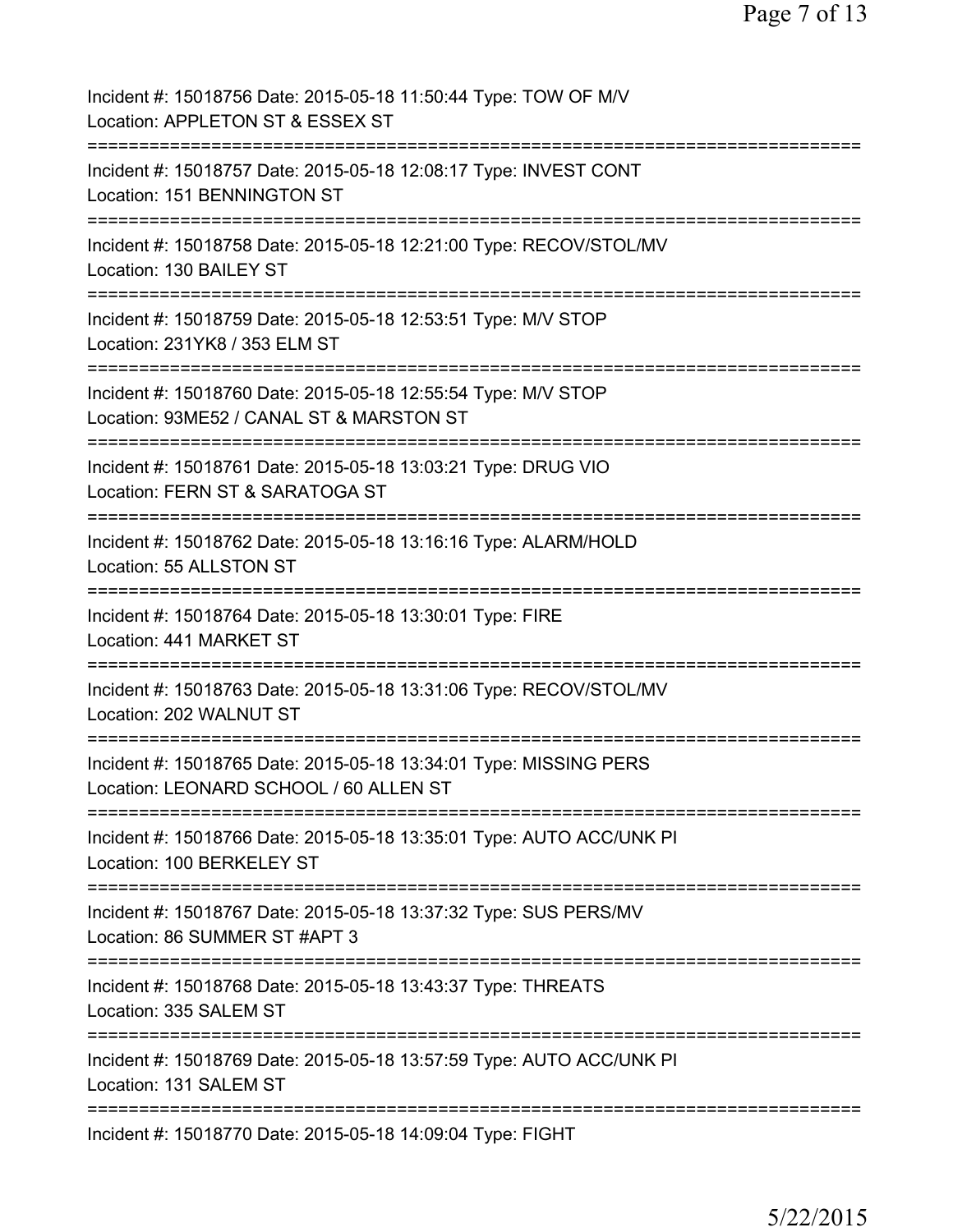| Location: 67 JAMAICA ST                                                                                                                   |
|-------------------------------------------------------------------------------------------------------------------------------------------|
| Incident #: 15018771 Date: 2015-05-18 14:13:37 Type: B&E/PAST<br>Location: 136 S UNION ST                                                 |
| Incident #: 15018772 Date: 2015-05-18 14:18:52 Type: MEDIC SUPPORT<br>Location: RT 114                                                    |
| Incident #: 15018773 Date: 2015-05-18 14:41:20 Type: LARCENY/PAST<br>Location: 700 ESSEX ST<br>==================================         |
| Incident #: 15018774 Date: 2015-05-18 14:42:29 Type: INVEST CONT<br>Location: MERRIMACK TAXI / 15 NEWBURY ST                              |
| ===================================<br>Incident #: 15018775 Date: 2015-05-18 14:58:06 Type: WOMAN DOWN<br>Location: 565 HAVERHILL ST FL 1 |
| Incident #: 15018776 Date: 2015-05-18 15:03:24 Type: ALARM/BURG<br>Location: 369 WATER ST                                                 |
| Incident #: 15018778 Date: 2015-05-18 15:06:25 Type: AUTO ACC/NO PI<br>Location: REGISTRY OF MOTOR VEHICLES / 73 WINTHROP AV              |
| Incident #: 15018777 Date: 2015-05-18 15:06:57 Type: ANIMAL COMPL<br>Location: 45 DUCKETT AV                                              |
| Incident #: 15018779 Date: 2015-05-18 15:15:43 Type: RECOV/STOL/MV<br>Location: 199 BRUCE ST                                              |
| Incident #: 15018780 Date: 2015-05-18 15:44:16 Type: MV/BLOCKING<br>Location: 152 SARATOGA ST                                             |
| Incident #: 15018781 Date: 2015-05-18 15:50:04 Type: M/V STOP<br>Location: BROADWAY & CEDAR ST                                            |
| ==========<br>Incident #: 15018782 Date: 2015-05-18 15:56:08 Type: LOST PROPERTY<br>Location: 200 COMMON ST                               |
| -------------<br>Incident #: 15018783 Date: 2015-05-18 16:00:18 Type: IDENTITY THEFT<br>Location: 57 BROOKFIELD ST                        |
| Incident #: 15018784 Date: 2015-05-18 16:24:57 Type: INVESTIGATION<br><b>Location: CENTRAL BRIDGE</b>                                     |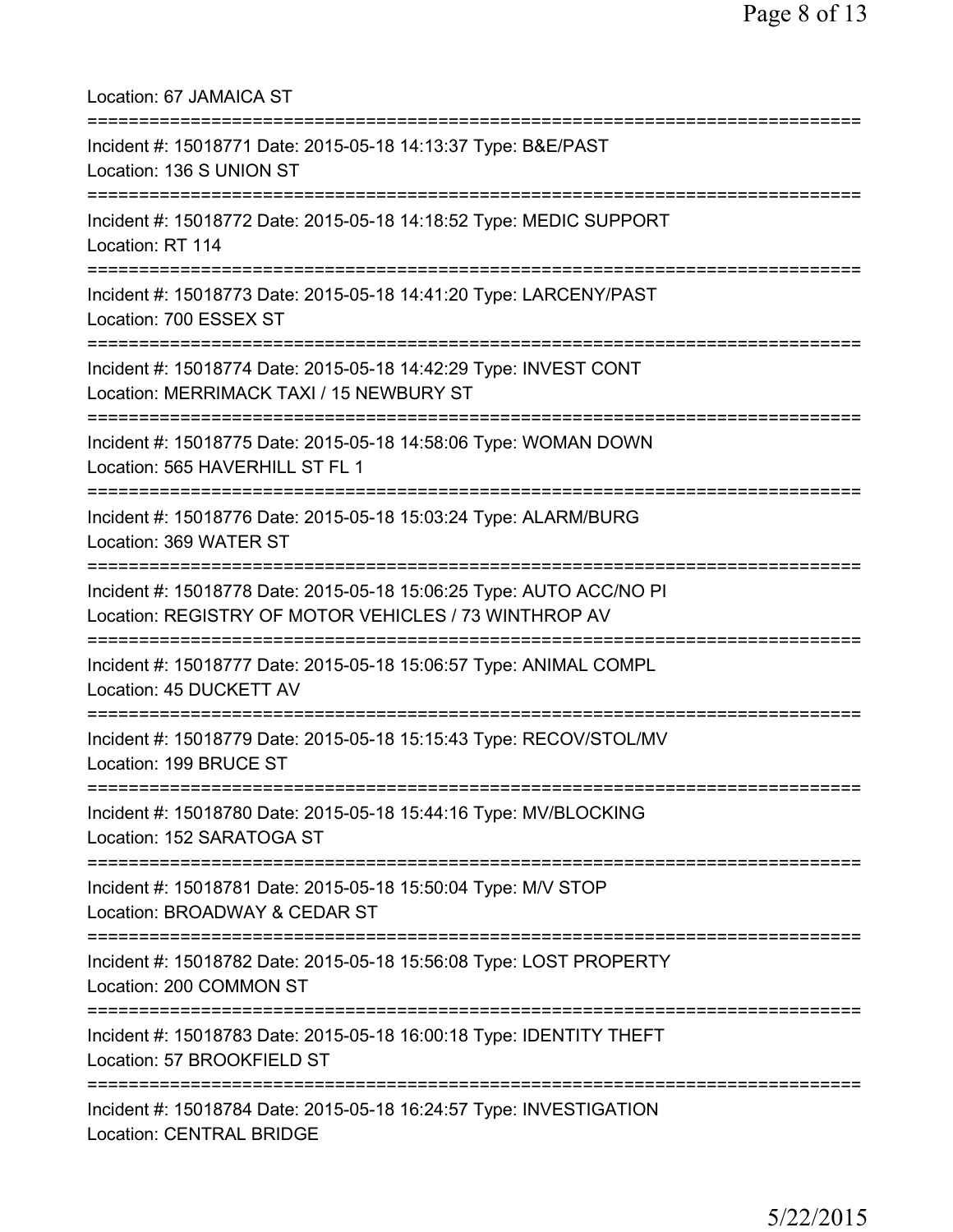| Incident #: 15018785 Date: 2015-05-18 16:38:34 Type: DRUG VIO<br>Location: ALDER ST & JUNIPER ST                                                         |
|----------------------------------------------------------------------------------------------------------------------------------------------------------|
| Incident #: 15018786 Date: 2015-05-18 16:49:26 Type: DISTURBANCE<br>Location: LEONARD SCHOOL / 60 ALLEN ST                                               |
| Incident #: 15018787 Date: 2015-05-18 16:54:24 Type: HIT & RUN M/V<br>Location: S UNION ST & WINTHROP AV                                                 |
| Incident #: 15018788 Date: 2015-05-18 17:10:00 Type: ALARM/BURG<br>Location: DUA CALLING CENTER / 360 MERRIMACK ST<br>================================== |
| Incident #: 15018789 Date: 2015-05-18 17:33:11 Type: STOL/MV/PAS<br>Location: 53 WOODLAND ST                                                             |
| Incident #: 15018792 Date: 2015-05-18 17:35:39 Type: HIT & RUN M/V<br>Location: BRUCE ST & PARK ST                                                       |
| Incident #: 15018790 Date: 2015-05-18 17:37:17 Type: M/V STOP<br>Location: E HAVERHILL ST & OAK ST                                                       |
| Incident #: 15018791 Date: 2015-05-18 17:40:39 Type: DRUG OVERDOSE<br><b>Location: 1 GENERAL ST</b>                                                      |
| Incident #: 15018793 Date: 2015-05-18 17:44:13 Type: AUTO ACC/PED<br>Location: BROADWAY & WATER ST                                                       |
| Incident #: 15018795 Date: 2015-05-18 17:44:39 Type: GEN OFFENCES<br>Location: 40 BELMONT ST                                                             |
| Incident #: 15018794 Date: 2015-05-18 17:45:06 Type: UNWANTEDGUEST<br>Location: NEW YORK NAILS / 249 BROADWAY                                            |
| Incident #: 15018796 Date: 2015-05-18 17:51:53 Type: HIT & RUN M/V<br>Location: 203 WILLOW ST                                                            |
| Incident #: 15018797 Date: 2015-05-18 18:09:37 Type: FIGHT<br>Location: 2 SARATOGA ST                                                                    |
| Incident #: 15018798 Date: 2015-05-18 18:09:54 Type: AUTO ACC/NO PI<br>Location: 160 HAVERHILL ST                                                        |
|                                                                                                                                                          |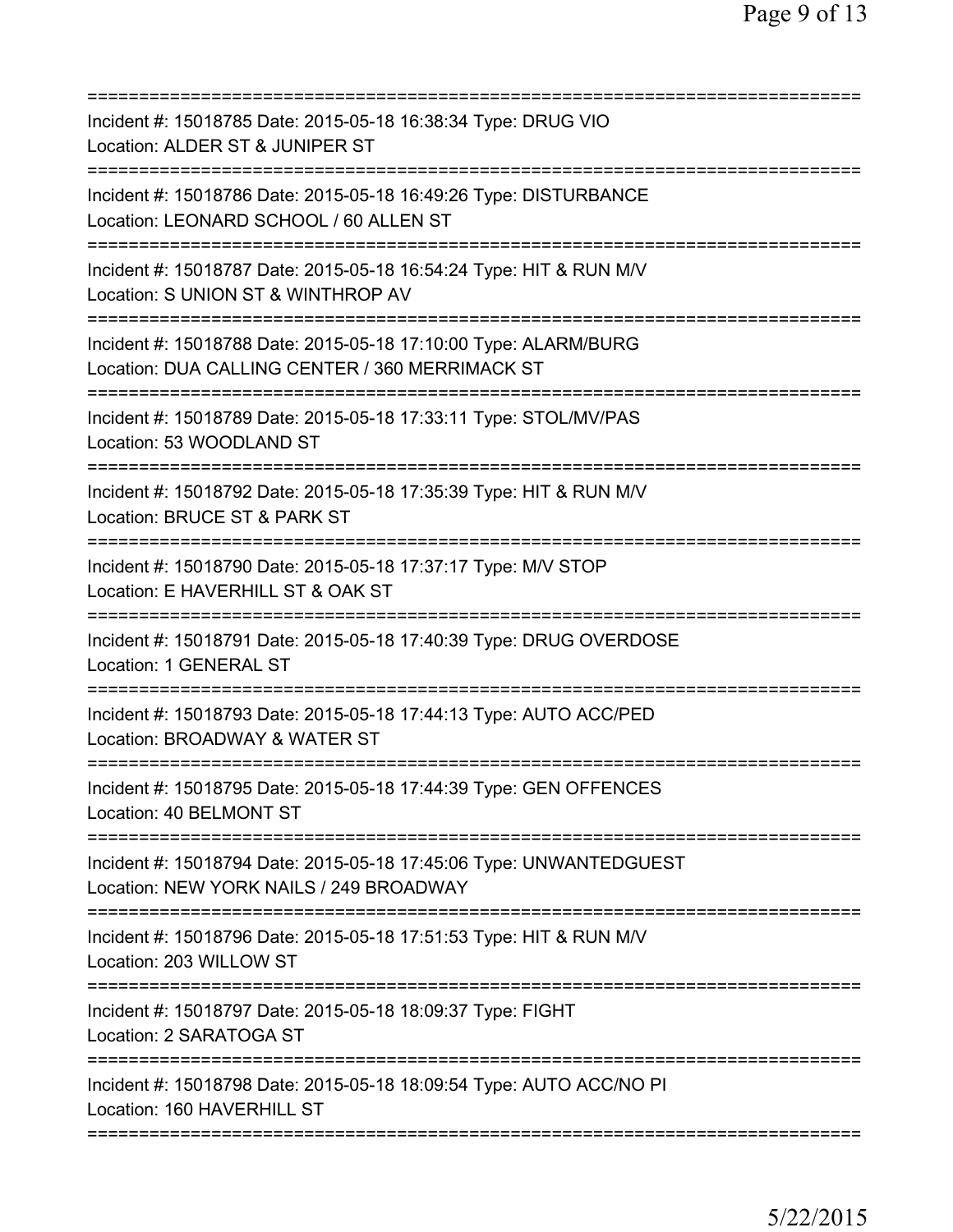| Incident #: 15018799 Date: 2015-05-18 18:15:04 Type: M/V STOP<br>Location: BROADWAY & LOWELL ST                           |
|---------------------------------------------------------------------------------------------------------------------------|
| Incident #: 15018800 Date: 2015-05-18 18:17:10 Type: ALARMS<br>Location: 234 ESSEX ST                                     |
| Incident #: 15018801 Date: 2015-05-18 18:18:49 Type: 911 HANG UP<br>Location: 577 HAVERHILL ST FL 1                       |
| Incident #: 15018802 Date: 2015-05-18 18:31:33 Type: AUTO ACC/NO PI<br>Location: BROOKFIELD ST & INMAN ST                 |
| ===========================<br>Incident #: 15018803 Date: 2015-05-18 18:36:07 Type: M/V STOP<br>Location: 131 LAWRENCE ST |
| Incident #: 15018804 Date: 2015-05-18 18:37:51 Type: ALARMS<br>Location: 290 WATER ST                                     |
| Incident #: 15018805 Date: 2015-05-18 18:41:03 Type: MV/BLOCKING<br>Location: 54 EATON ST                                 |
| Incident #: 15018806 Date: 2015-05-18 18:47:28 Type: GENERAL SERV<br>Location: 700 ESSEX ST                               |
| Incident #: 15018807 Date: 2015-05-18 18:52:55 Type: M/V STOP<br>Location: ARLINGTON ST & LAWRENCE ST                     |
| Incident #: 15018808 Date: 2015-05-18 18:56:04 Type: DOMESTIC/PROG<br>Location: 32 LAWRENCE ST #27                        |
| Incident #: 15018809 Date: 2015-05-18 18:56:41 Type: DOMESTIC/PROG<br>Location: 20 E LAUREL ST                            |
| Incident #: 15018810 Date: 2015-05-18 19:07:28 Type: DISORDERLY<br>Location: 110 CHESTER ST                               |
| Incident #: 15018811 Date: 2015-05-18 19:07:57 Type: PARK & WALK<br>Location: 127 BENNINGTON ST                           |
| Incident #: 15018812 Date: 2015-05-18 19:19:56 Type: A&B PAST<br>Location: 54 MELVIN ST #10-21                            |
| Incident #: 15018813 Date: 2015-05-18 19:21:00 Type: M/V STOP                                                             |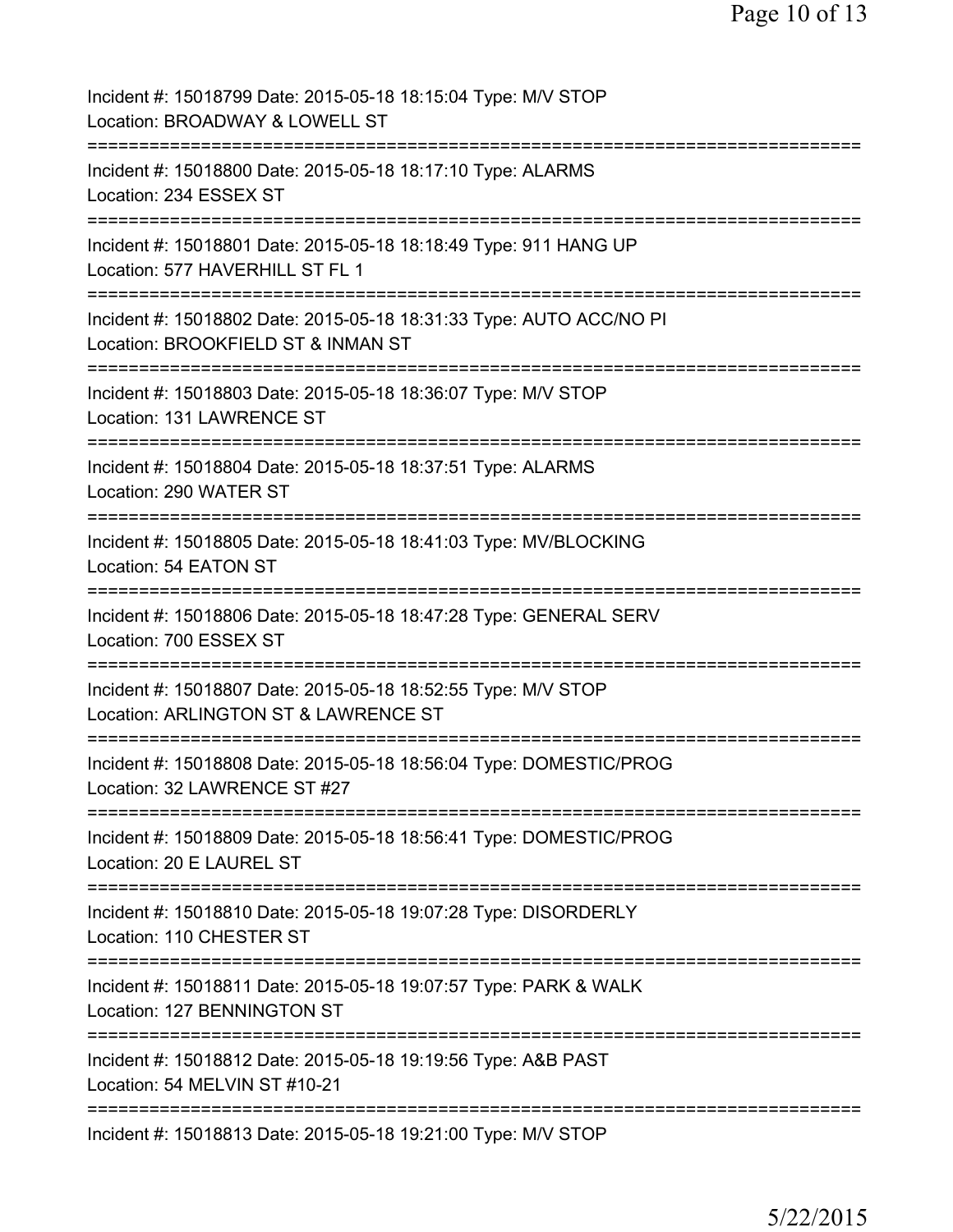| <b>Location: 21 DURANT ST</b>                                                                                               |
|-----------------------------------------------------------------------------------------------------------------------------|
| Incident #: 15018814 Date: 2015-05-18 19:32:38 Type: DOMESTIC/PROG<br>Location: 39 FOSTER ST #2<br>======================   |
| Incident #: 15018815 Date: 2015-05-18 19:38:32 Type: TRESPASSING<br>Location: 141 AMESBURY ST FL 6<br>--------------------- |
| Incident #: 15018817 Date: 2015-05-18 19:41:50 Type: HIT & RUN M/V<br>Location: KENNEDY CLEANERS / 178 LAWRENCE ST          |
| Incident #: 15018816 Date: 2015-05-18 19:41:57 Type: NOISE ORD<br>Location: 2 MAY ST                                        |
| Incident #: 15018818 Date: 2015-05-18 19:43:36 Type: DISORDERLY<br>Location: CHESTER ST & CLIFTON ST                        |
| Incident #: 15018819 Date: 2015-05-18 19:46:14 Type: ALARM/BURG<br>Location: LAZARUS HOUSE / 242 HAMPSHIRE                  |
| Incident #: 15018820 Date: 2015-05-18 19:53:14 Type: AUTO ACC/NO PI<br>Location: SIMPSON BROTHERS / 45 S CANAL ST           |
| Incident #: 15018821 Date: 2015-05-18 20:02:58 Type: M/V STOP<br>Location: BROADWAY & COMMON ST                             |
| Incident #: 15018822 Date: 2015-05-18 20:15:01 Type: M/V STOP<br>Location: COMMON ST & NEWBURY ST                           |
| Incident #: 15018823 Date: 2015-05-18 20:29:54 Type: FIRE<br>Location: 68 NEWBURY ST FL 3                                   |
| Incident #: 15018824 Date: 2015-05-18 20:34:24 Type: UNWANTEDGUEST<br>Location: 80 BAILEY ST FL 1                           |
| Incident #: 15018825 Date: 2015-05-18 21:20:19 Type: M/V STOP<br>Location: 26 ROBINSON CT                                   |
| Incident #: 15018826 Date: 2015-05-18 21:25:54 Type: FIGHT<br>Location: 29 SPRINGFIELD ST                                   |
| Incident #: 15018827 Date: 2015-05-18 21:26:51 Type: M/V STOP<br>Location: BROADWAY & ESSEX ST                              |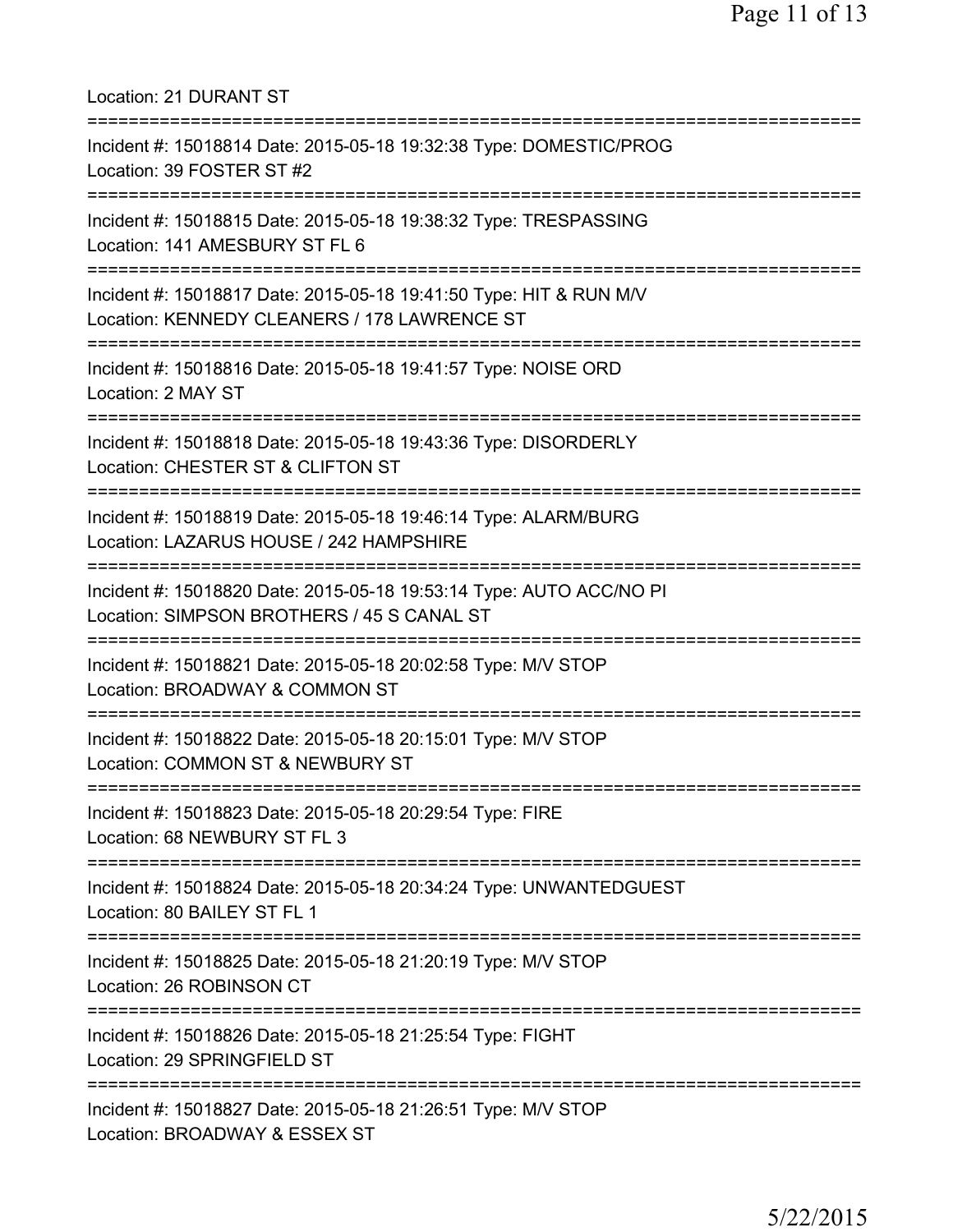| Incident #: 15018828 Date: 2015-05-18 21:37:20 Type: 911 HANG UP<br>Location: 73 SHAWSHEEN RD FL 3                                     |
|----------------------------------------------------------------------------------------------------------------------------------------|
| Incident #: 15018829 Date: 2015-05-18 21:48:33 Type: M/V STOP<br>Location: HAVERHILL ST & LAWRENCE ST                                  |
| Incident #: 15018830 Date: 2015-05-18 22:08:54 Type: M/V STOP<br>Location: 28 WOODLAND ST                                              |
| Incident #: 15018831 Date: 2015-05-18 22:10:08 Type: DOMESTIC/PROG<br>Location: 31 BROOK ST FL 2                                       |
| Incident #: 15018832 Date: 2015-05-18 22:37:17 Type: FIGHT<br>Location: BAILEY ST & SHAWSHEEN RD                                       |
| Incident #: 15018833 Date: 2015-05-18 22:54:37 Type: M/V STOP<br>Location: BOXFORD ST & WINTHROP AV<br>=============================== |
| Incident #: 15018834 Date: 2015-05-18 23:01:26 Type: M/V STOP<br>Location: MCDONALDS / 50 BROADWAY<br>==========================       |
| Incident #: 15018835 Date: 2015-05-18 23:11:36 Type: UNWANTEDGUEST<br><b>Location: 1 GENERAL ST</b>                                    |
| Incident #: 15018836 Date: 2015-05-18 23:12:56 Type: SUS PERS/MV<br>Location: 166 SALEM ST                                             |
| Incident #: 15018837 Date: 2015-05-18 23:24:24 Type: LOUD NOISE<br>Location: 94 UNION ST                                               |
| Incident #: 15018838 Date: 2015-05-18 23:25:46 Type: M/V STOP<br><b>Location: HIGH ST</b><br>================================          |
| Incident #: 15018839 Date: 2015-05-18 23:28:45 Type: AUTO ACC/NO PI<br>Location: PARK ST & WILLOW ST<br>=========================      |
| Incident #: 15018840 Date: 2015-05-18 23:36:54 Type: INVEST CONT<br>Location: 321 E HAVERHILL ST                                       |
| Incident #: 15018841 Date: 2015-05-18 23:41:03 Type: M/V STOP<br>Location: CANAL ST & JACKSON ST                                       |
|                                                                                                                                        |